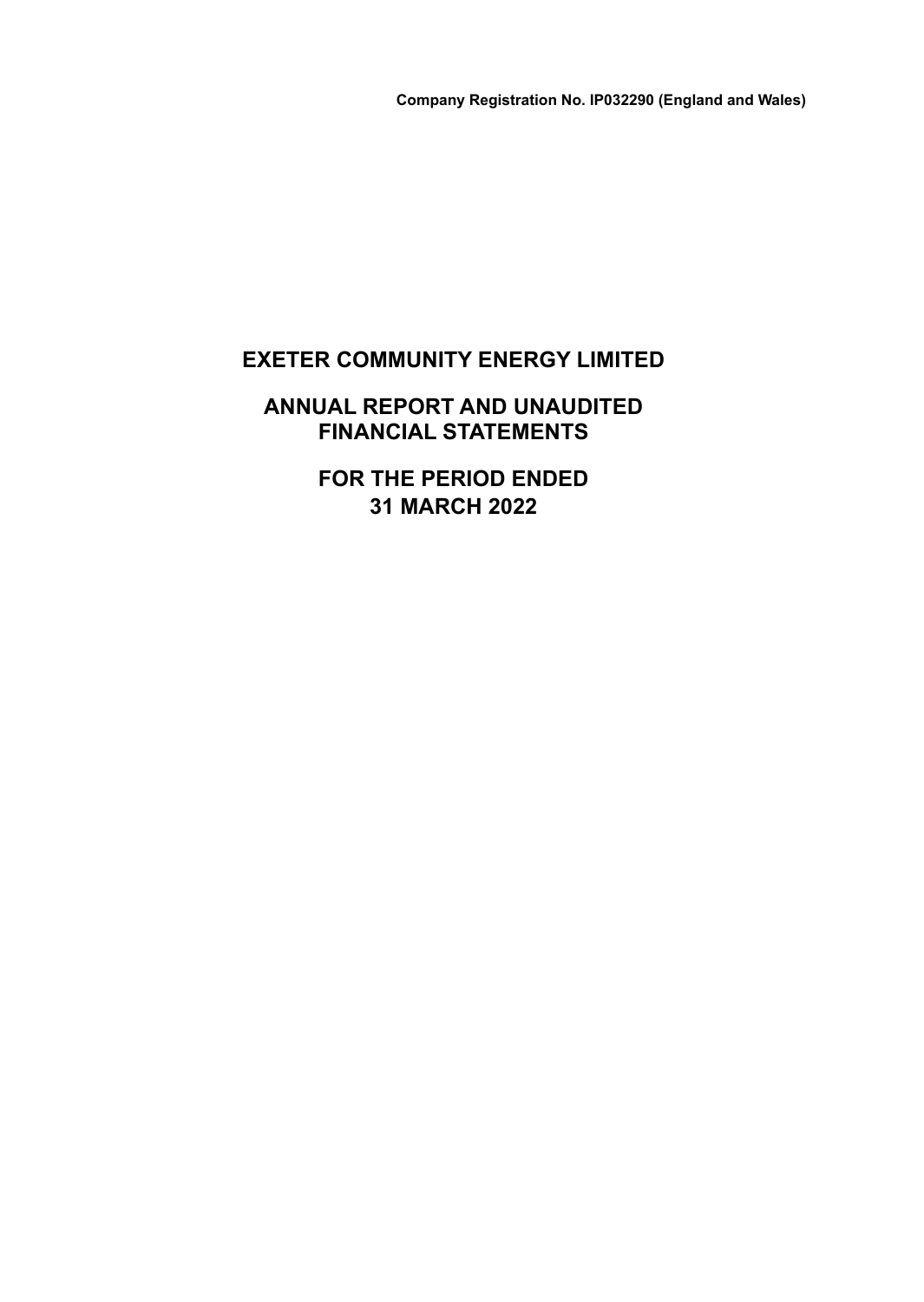### **COMPANY INFORMATION**

| <b>Directors</b>         | A Mumford<br><b>T</b> Bowers<br>D Thompson<br>A Extance                               |                                                                                                                   |
|--------------------------|---------------------------------------------------------------------------------------|-------------------------------------------------------------------------------------------------------------------|
|                          | <b>T</b> Crawford<br>S Ryder                                                          | (Appointed 1 April 2021)                                                                                          |
|                          | L Hill<br>D Bacon<br>F Mosley<br>P Sumaria                                            | (Appointed 26 April 2021)<br>(Appointed 27 July 2021)<br>(Appointed 10 December 2021)<br>(Appointed 4 March 2022) |
| <b>Secretary</b>         | D Thompson                                                                            |                                                                                                                   |
| <b>Company number</b>    | IP032290                                                                              |                                                                                                                   |
| <b>Registered office</b> | Regen<br><b>Bradninch Court</b><br><b>Castle Street</b><br>Exeter<br>Devon<br>EX4 3PL |                                                                                                                   |
| <b>Accountants</b>       | Hammett Spire LLP<br>21 Heavitree Road<br>Exeter<br>Devon<br>EX1 2LD                  |                                                                                                                   |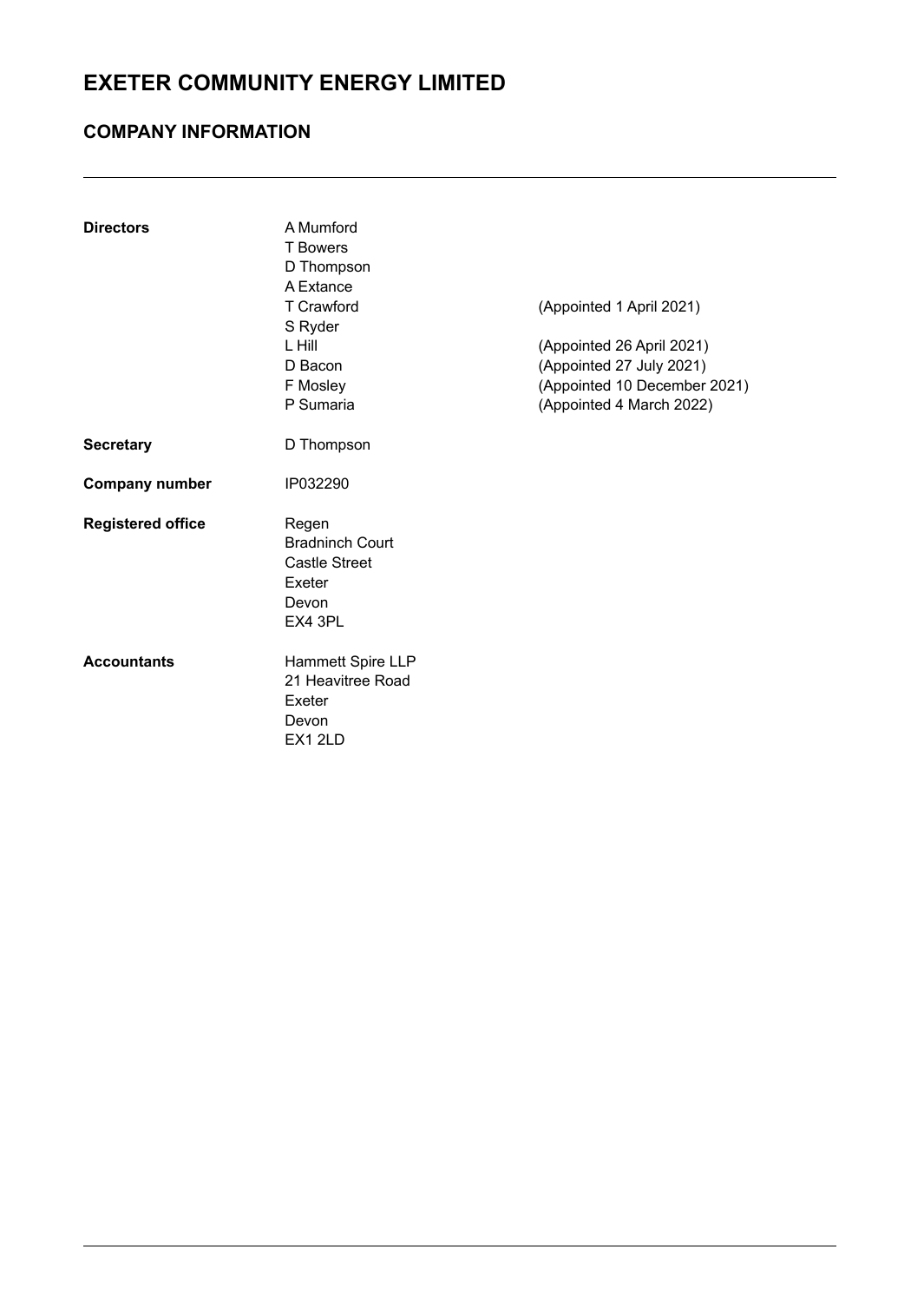### **CONTENTS**

|                                   | Page                      |
|-----------------------------------|---------------------------|
| Directors' report                 | $1 - 2$                   |
| Reporting Accountants' report     | $\ensuremath{\mathsf{3}}$ |
| Profit and loss account           | $\overline{\mathbf{4}}$   |
| <b>Balance sheet</b>              | $5 - 6$                   |
| Statement of changes in equity    | $\overline{7}$            |
| Notes to the financial statements | $8 - 12$                  |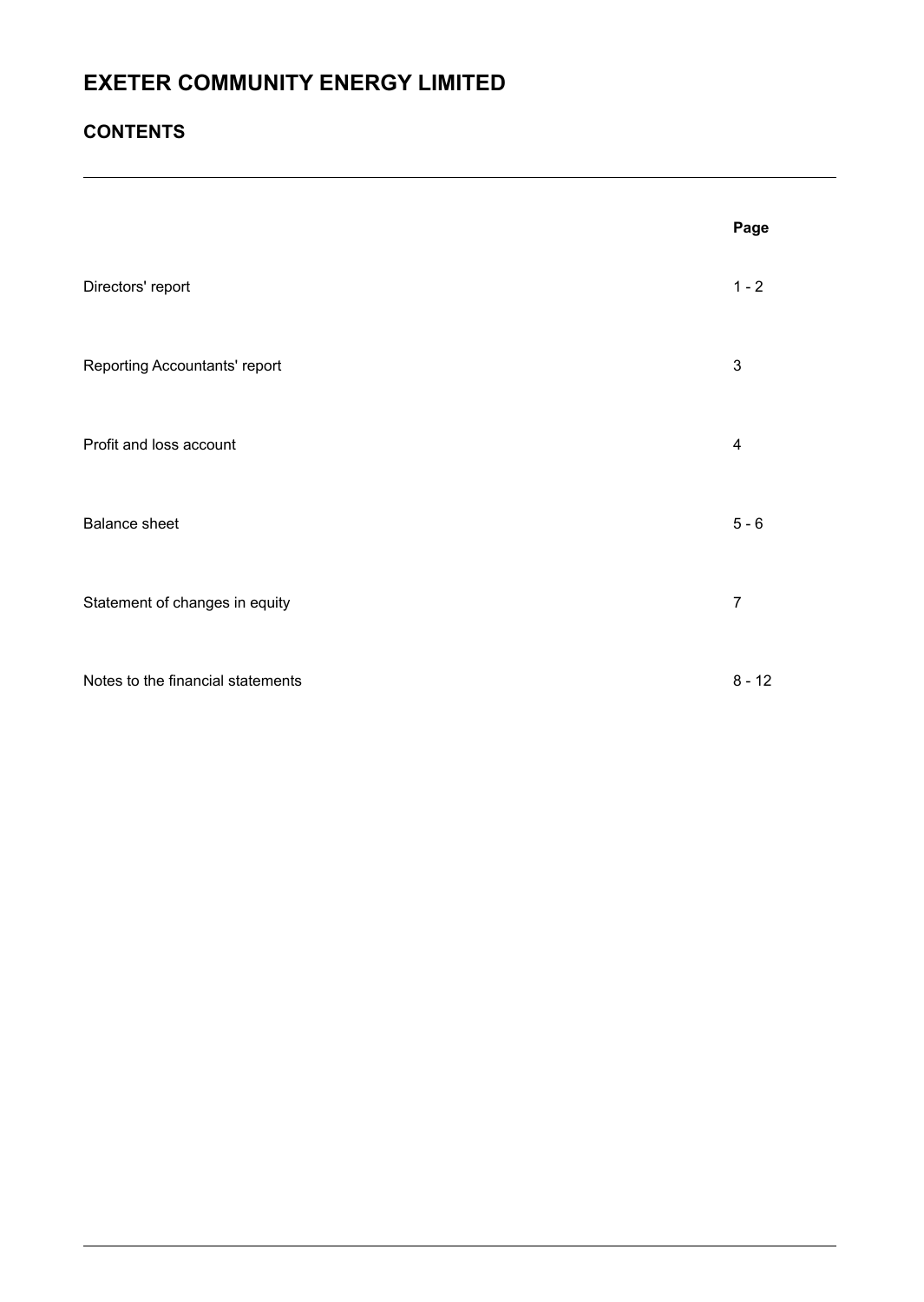# **DIRECTORS' REPORT**

### *FOR THE PERIOD ENDED 31 MARCH 2022*

The directors present their annual report and financial statements for the period ended 31 March 2022.

#### **Principal activities**

The principal activity of the company were the renewable energy projects and the provision of free energy advice to the vulnerable and energy poor in the community.

#### **Summary of financial position**

The accounts for this financial period to 31 March 2022 show a surplus of £15,990, This has turned the deficit of  $£4,041$  at the the start of the period to a surplus of £11,949 at the end of the period. This surplus is after taking account of the proposed 5% interest payment on members' shares.

This is fourth successive year in which ECOE has made a surplus. There has been an increase in turnover in the year of 60% increasing total net turnover (excluding grants and donations) from £130,727 to £210,097. The increase in turnover was driven by the Healthy Homes for Wellbeing project which saw an increase in home visits of 72% and the provision of services increased by 135%.

When considering the current year's performance and surplus, it should be noted that grants are received over the winter period, with most of the grant income being accounted for on receipt (in accordance with accounting Regulations), whereas the project's expenditure will continue throughout the year. Consequently, if we were to look at the figures in a few months' time, part of that surplus will have been spent.

ECOE's cashflow has remained positive during the year, allowing repayment of £27,400 of members' share capital. For the current year, ECOE will seek to use surplus funds to repay further share capital and medium terms loan investments where requested. As we repay more of our loan and share investments, interest payments will reduce, and surpluses will increase.

On the strength of the results and of the financial projections going forward, the Directors will recommend to members at the AGM that a transfer is made to the Community Fund of £3,500 this year based on the surplus generated and anticipated future income from Solar PV and Healthy Homes for Wellbeing projects. This may be supplemented by donations from members.

#### **Directors**

The directors who held office during the period and up to the date of signature of the financial statements were as follows:

| H Taverner-Wood | (Resigned 22 July 2021)      |
|-----------------|------------------------------|
| S Bedford       | (Resigned 18 November 2021)  |
| A Mumford       |                              |
| P Devine-Wright | (Resigned 18 November 2021)  |
| <b>T</b> Bowers |                              |
| D Thompson      |                              |
| A Extance       |                              |
| L Cramer        | (Resigned 9 February 2021)   |
| R McNeile       | (Resigned 22 July 2021)      |
| T Crawford      | (Appointed 1 April 2021)     |
| S Ryder         |                              |
| L Hill          | (Appointed 26 April 2021)    |
| D Bacon         | (Appointed 27 July 2021)     |
| F Mosley        | (Appointed 10 December 2021) |
| P Sumaria       | (Appointed 4 March 2022)     |
|                 |                              |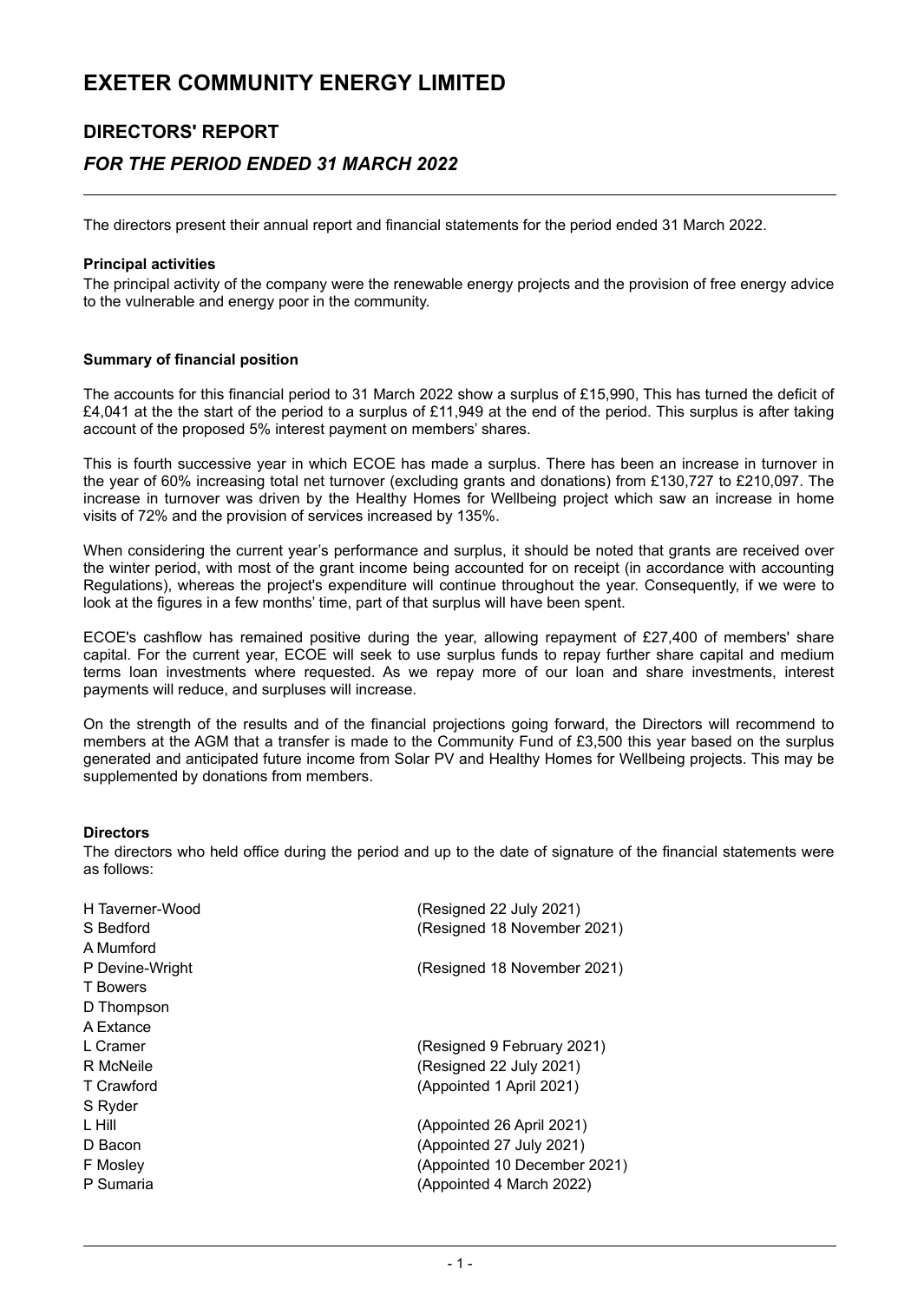# **DIRECTORS' REPORT (CONTINUED)** *FOR THE PERIOD ENDED 31 MARCH 2022*

This report has been prepared in accordance with the provisions applicable to companies entitled to the small companies exemption.

On behalf of the board

.............................. .............................. A Mumford<br>
Director<br>
Director<br>
Crawford<br>
Director **Director Director**

ruw

Date: .............................................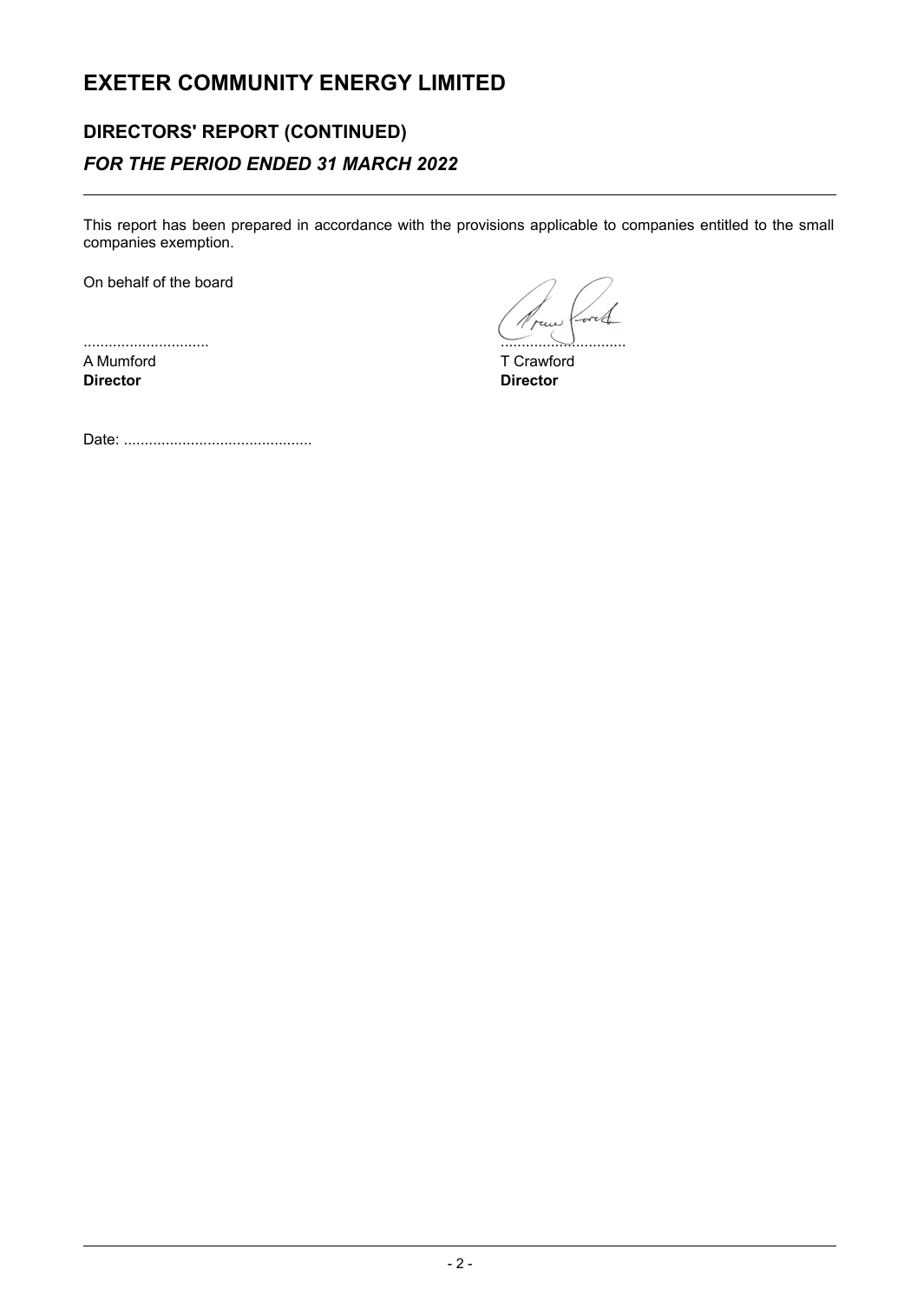### **REPORTING ACCOUNTANTS' REPORT TO THE MEMBERS ON THE UNAUDITED FINANCIAL STATEMENTS OF EXETER COMMUNITY ENERGY LIMITED**

We report on the financial statements for the period ended 31 March 2022 which comprise the Revenue Account, the Balance Sheet, the Statement of Changes in Equity and the related notes.

This report is made solely to the members of the society, as a body, in accordance with Section 85 of the Cooperative and Community Benefit Societies Act 2014. Our work has been undertaken so that we might state to the members of the society those matters we are required to state to them in our report and for no other purpose. In those circumstances, to the fullest extent permitted by law, we will not accept or assume responsibility to anyone other than the society and the members of the society as a body for our work, for the report, or for the opinions we form.

#### **RESPECTIVE RESPONSIBILITIES OF OFFICERS AND REPORTING ACCOUNTANTS**

The company's board of directors are responsible for the preparation of the financial statements and they consider that the company is entitled to opt out of an audit. It is our responsibility to carry out procedures designed to enable us to report our opinion.

#### **BASIS OF OPINION**

Our work was conducted in accordance with the Statement of Standards for Reporting Accountants and did not involve gathering all the evidence that would be required for an audit and consequently it does not cover all the matters that an auditor considers in giving their opinion on financial statements. Our procedures consisted of comparing the accounts with the accounting records kept by the society, and making such limited enquiries of the officers of the society as we considered necessary for the purposes of this report. These procedures provide only the assurance expressed in our opinion.

#### **OPINION**

In our opinion:

- The accounts, including the Revenue Account and Balance Sheet, are in agreement with the accounting records kept by the society under s75 of the Co-operative and Community Benefit Societies Act 2014;
- Having regard only to, and on the basis of, the information contained in those accounting records the Revenue Account and Balance Sheet comply with the requirements of the Co-operative and Community Benefit Societies Act 2014; and
- For the preceding year of account, the financial criteria for the exercise of the power conferred by section 84 were met in relation to the year.

**Hammett Audit** .........................

**Chartered Accountants** 21 Heavitree Road Registered Auditor **Exeter Exeter** 

Devon EX1 2LD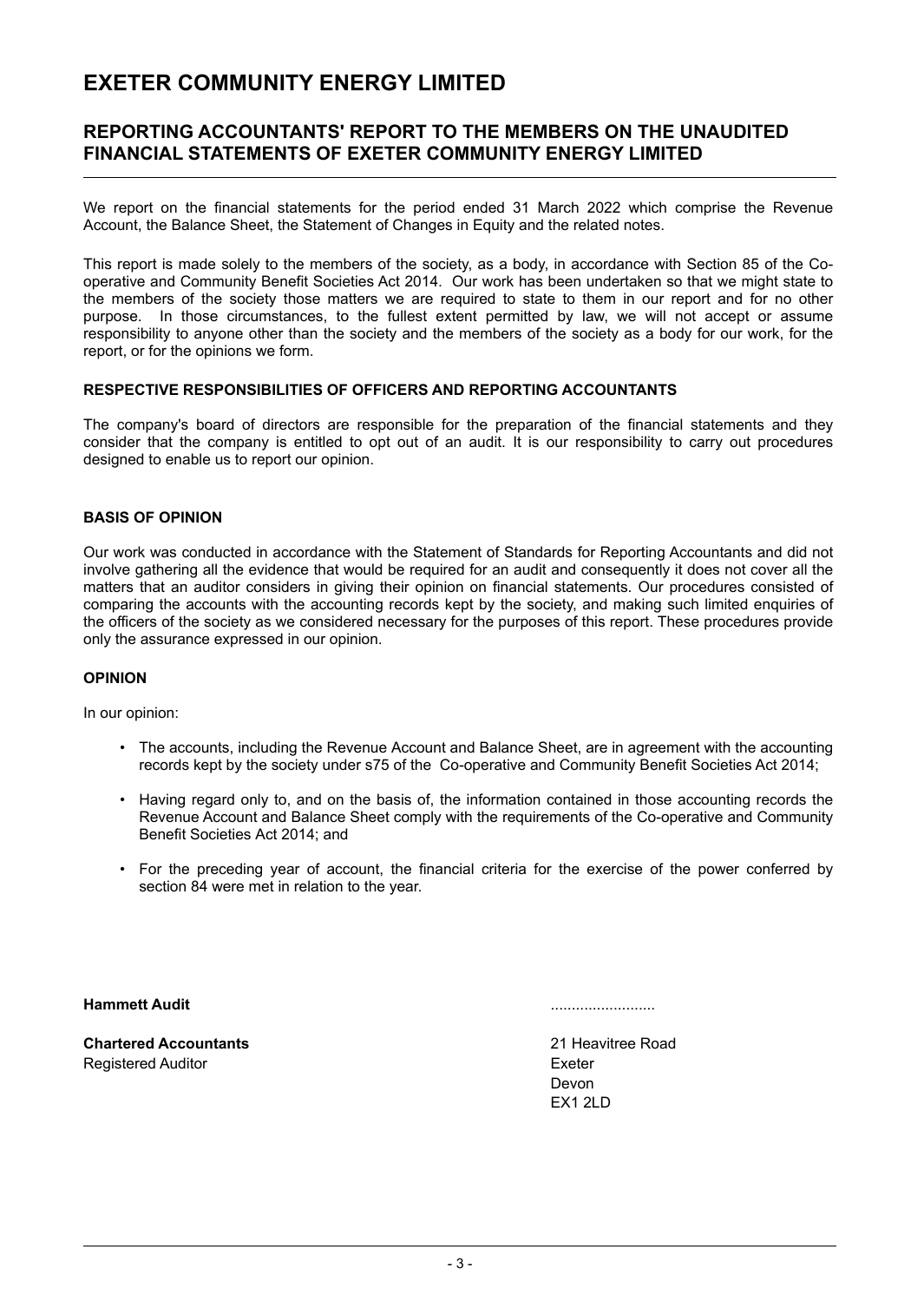### **PROFIT AND LOSS ACCOUNT**

### *FOR THE PERIOD ENDED 31 MARCH 2022*

|                                                                                 | <b>Notes</b> | <b>Period</b><br>ended<br>31 March<br>2022<br>£ | Year<br>ended<br>31 January<br>2021<br>£ |
|---------------------------------------------------------------------------------|--------------|-------------------------------------------------|------------------------------------------|
| <b>Turnover</b><br>Cost of sales                                                |              | 210,097<br>(197,004)                            | 130,727<br>(127, 035)                    |
| <b>Gross profit</b>                                                             |              | 13,093                                          | 3,692                                    |
| Administrative expenses<br>Other operating income                               |              | (19, 915)<br>42,230                             | (12, 593)<br>42,147                      |
| <b>Operating profit</b>                                                         |              | 35,408                                          | 33,246                                   |
| Interest receivable and similar income<br>Interest payable and similar expenses |              | 54<br>(19, 472)                                 | 461<br>(20, 458)                         |
| <b>Profit before taxation</b>                                                   |              | 15,990                                          | 13,249                                   |
| Tax on profit                                                                   | 3            |                                                 |                                          |
| Profit for the financial period                                                 |              | 15,990                                          | 13,249                                   |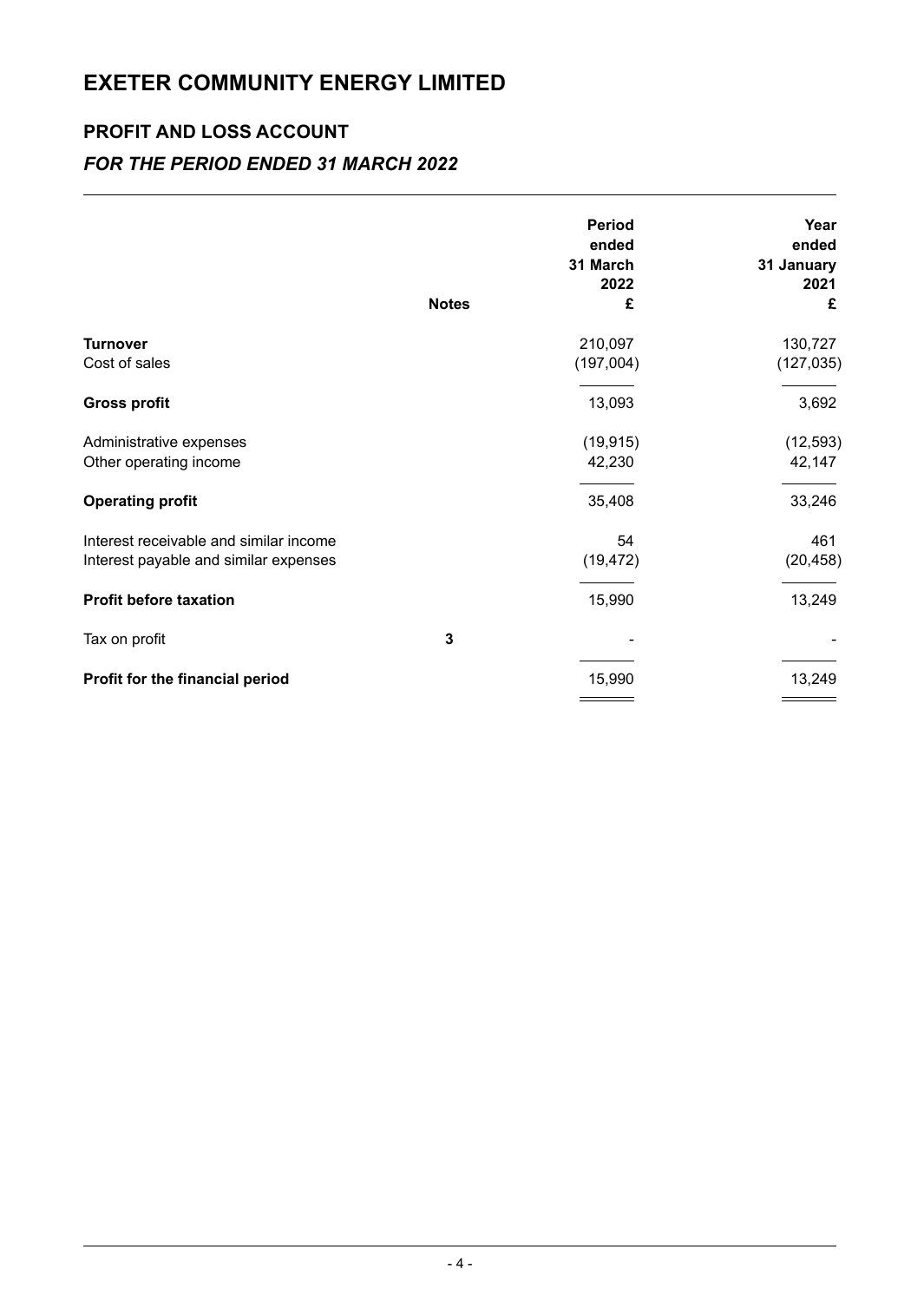### **BALANCE SHEET**

### *AS AT 31 MARCH 2022*

|                                                                   |                         |            | 2022      |            | 2021      |  |
|-------------------------------------------------------------------|-------------------------|------------|-----------|------------|-----------|--|
|                                                                   | <b>Notes</b>            | £          | £         | £          | £         |  |
| <b>Fixed assets</b>                                               |                         |            |           |            |           |  |
| Tangible assets                                                   | $\overline{\mathbf{4}}$ |            | 348,703   |            | 375,057   |  |
| <b>Current assets</b>                                             |                         |            |           |            |           |  |
| <b>Debtors</b>                                                    | 5                       | 53,593     |           | 29,690     |           |  |
| Cash at bank and in hand                                          |                         | 196,263    |           | 190,789    |           |  |
|                                                                   |                         |            |           |            |           |  |
|                                                                   |                         | 249,856    |           | 220,479    |           |  |
| <b>Creditors: amounts falling due within</b>                      |                         |            |           |            |           |  |
| one year                                                          | 6                       | (148, 260) |           | (134, 077) |           |  |
| <b>Net current assets</b>                                         |                         |            | 101,596   |            | 86,402    |  |
| <b>Total assets less current liabilities</b>                      |                         |            | 450,299   |            | 461,459   |  |
| <b>Creditors: amounts falling due after</b><br>more than one year | 8                       |            | (112,600) |            | (112,600) |  |
|                                                                   |                         |            |           |            |           |  |
| <b>Net assets</b>                                                 |                         |            | 337,699   |            | 348,859   |  |
|                                                                   |                         |            |           |            |           |  |
| <b>Capital and reserves</b>                                       |                         |            |           |            |           |  |
| Called up share capital                                           | 9                       |            | 325,750   |            | 352,900   |  |
| Profit and loss reserves                                          |                         |            | 11,949    |            | (4,041)   |  |
|                                                                   |                         |            |           |            |           |  |
| <b>Total equity</b>                                               |                         |            | 337,699   |            | 348,859   |  |
|                                                                   |                         |            |           |            |           |  |

For the financial period ended 31 March 2022 the company was entitled to exemption from audit under section 84 of the Co-operative and Community Benefit Societies Act 2014 relating to smaller entities.

The directors acknowledge their responsibilities for complying with the requirements of the Act with respect to accounting records and the preparation of financial statements.

The members have not required the company to obtain an audit of its financial statements for the period in question in accordance with rule113.

These financial statements have been prepared in accordance with the provisions applicable to companies subject to the small companies regime.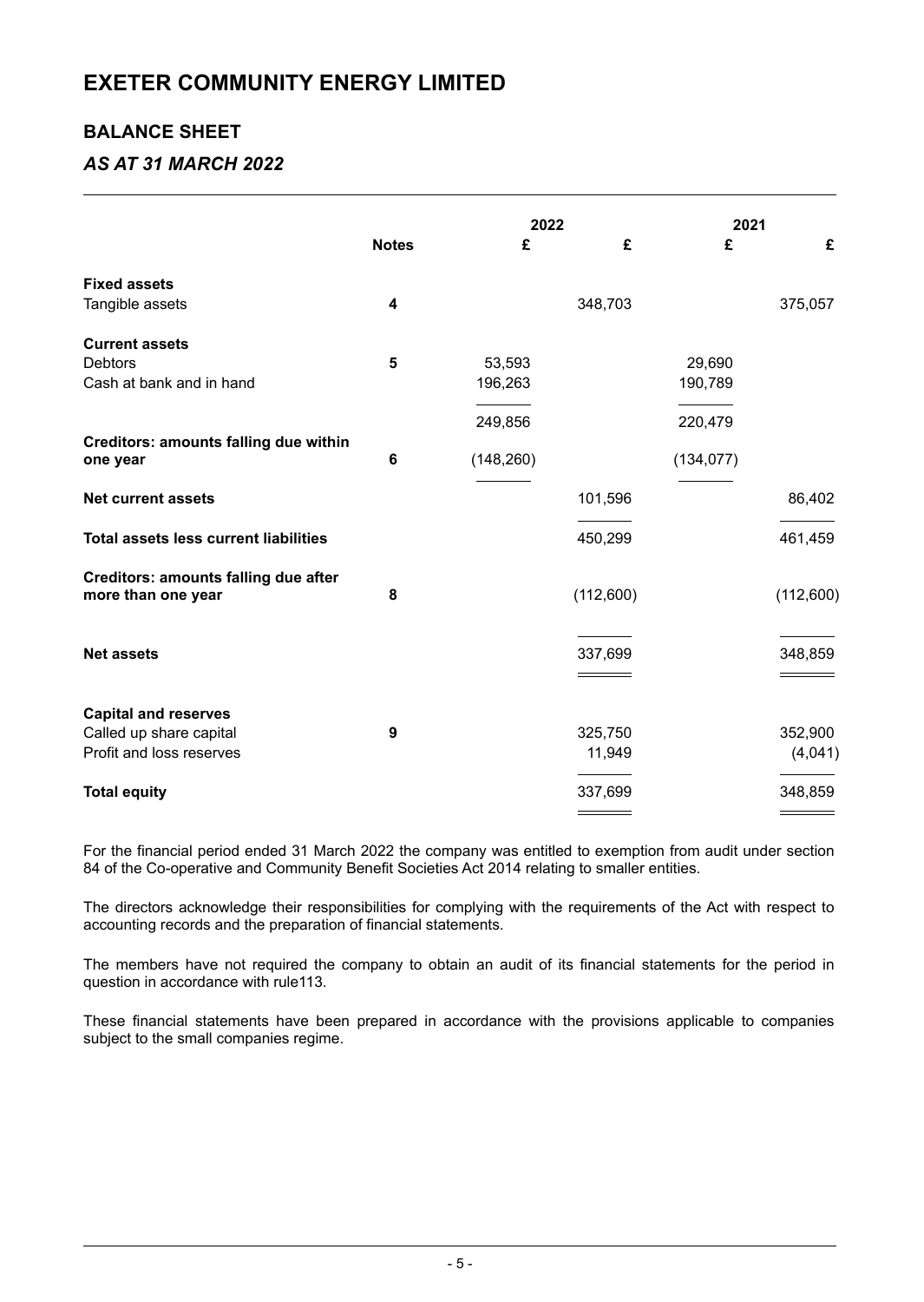### **BALANCE SHEET (CONTINUED)**

### *AS AT 31 MARCH 2022*

The financial statements were approved by the board of directors and authorised for issue on ....................... and are signed on its behalf by:

.............................. .............................. D Thompson A Mumford **Director and Secretary <b>Director** 

1 Mai Lord T Crawford **Director**

**Company Registration No. IP032290**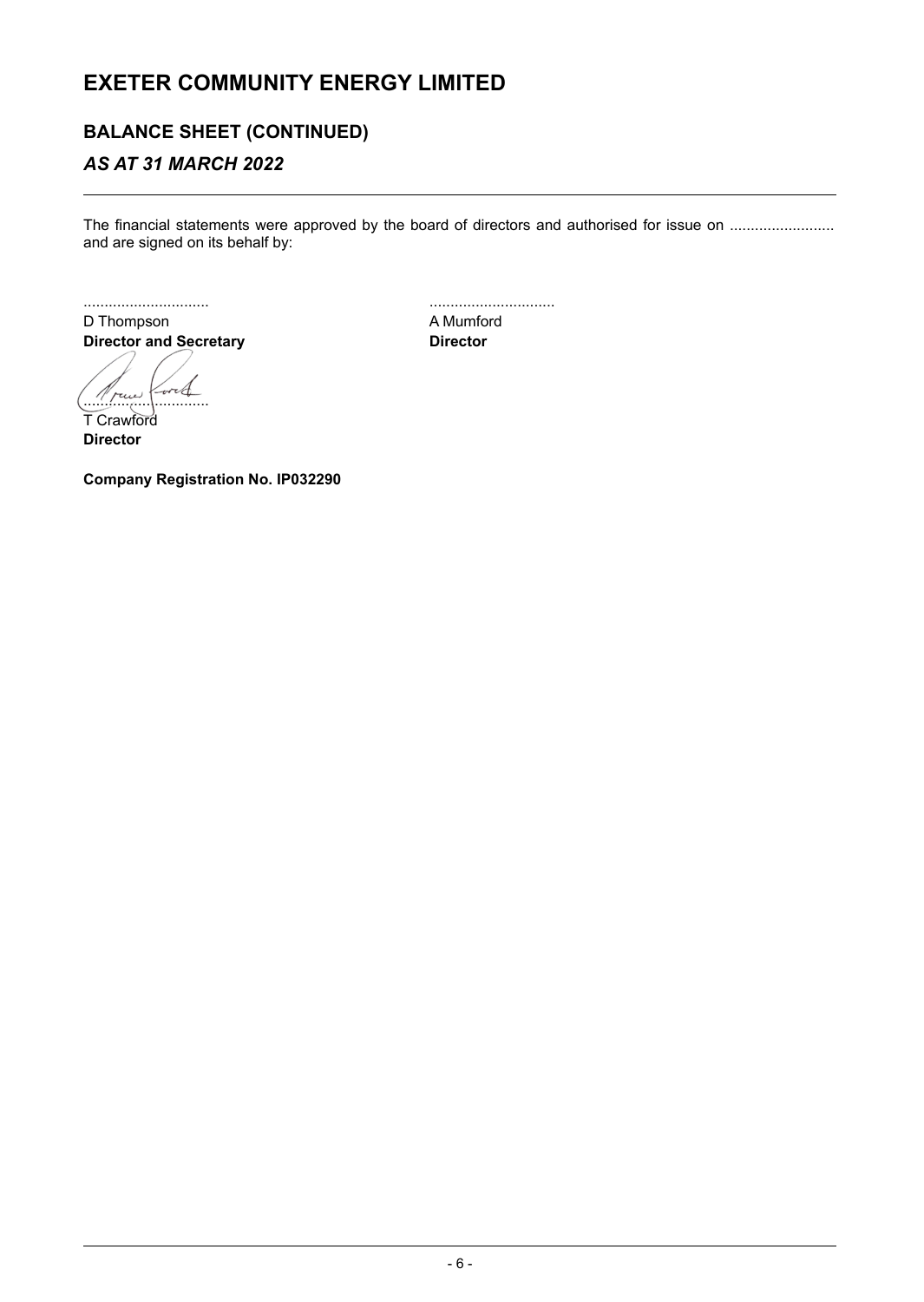# **STATEMENT OF CHANGES IN EQUITY** *FOR THE PERIOD ENDED 31 MARCH 2022*

|                                                      |              | <b>Share</b><br>capital | <b>Profit and</b><br>loss<br>reserves | Total     |
|------------------------------------------------------|--------------|-------------------------|---------------------------------------|-----------|
|                                                      | <b>Notes</b> | £                       | £                                     | £         |
| <b>Balance at 1 February 2020</b>                    |              | 378,250                 | (17, 290)                             | 360,960   |
| Period ended 31 January 2021:                        |              |                         |                                       |           |
| Profit and total comprehensive income for the period |              |                         | 13,249                                | 13,249    |
| Issue of share capital                               | 9            | 150                     |                                       | 150       |
| Redemption of shares                                 | 9            | (25,500)                |                                       | (25,500)  |
| <b>Balance at 31 January 2021</b>                    |              | 352,900                 | (4,041)                               | 348,859   |
| Period ended 31 March 2022:                          |              |                         |                                       |           |
| Profit and total comprehensive income for the period |              |                         | 15,990                                | 15,990    |
| Issue of share capital                               | 9            | 250                     |                                       | 250       |
| Redemption of shares                                 | 9            | (27, 400)               |                                       | (27, 400) |
| <b>Balance at 31 March 2022</b>                      |              | 325,750                 | 11,949                                | 337,699   |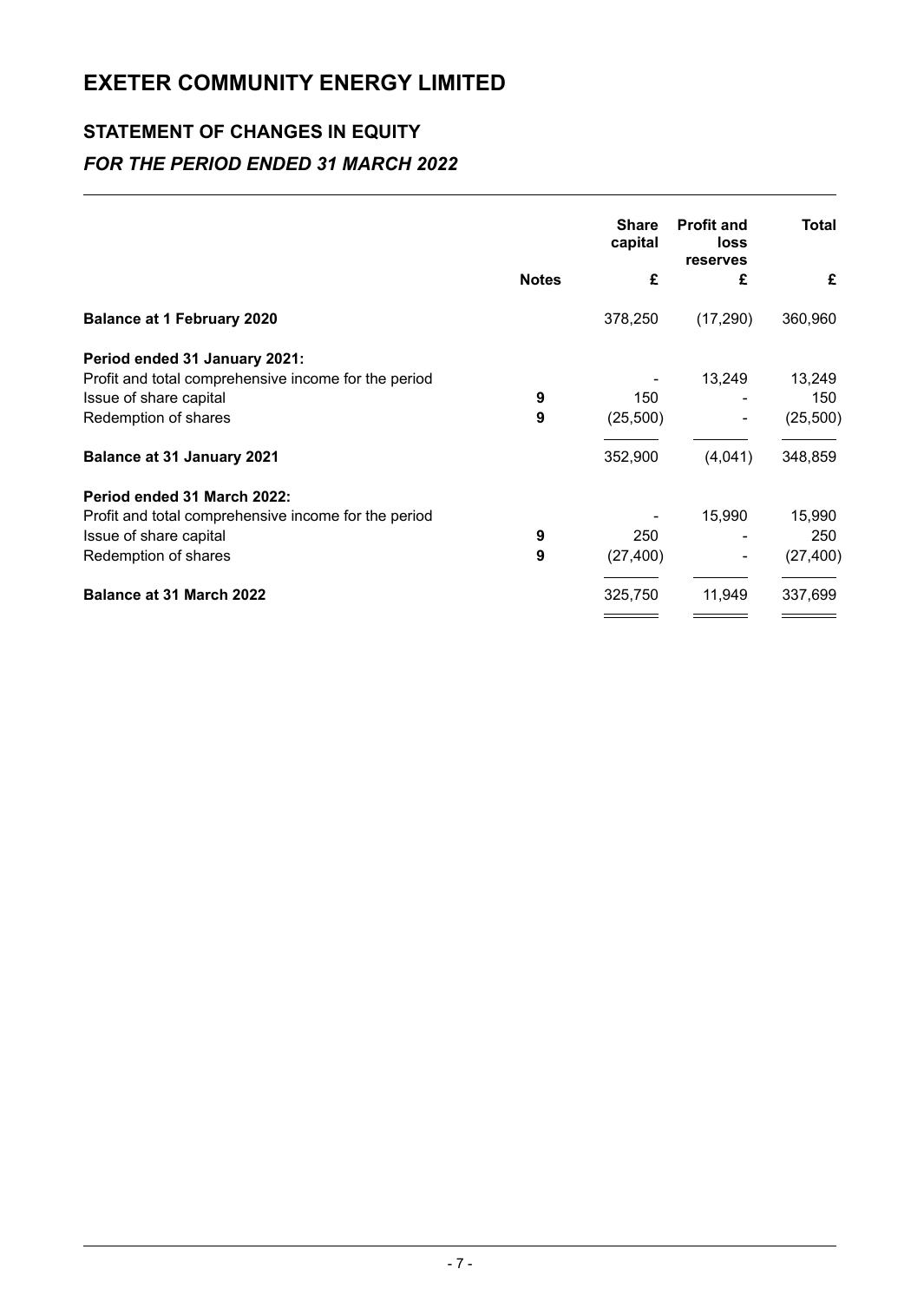# **NOTES TO THE FINANCIAL STATEMENTS**

### *FOR THE PERIOD ENDED 31 MARCH 2022*

#### **1 Accounting policies**

#### **Company information**

Exeter Community Energy Limited is a society limited by shares registered with the Financial Conduct Authority under the Co-operative and Community Benefit Societies Act 2014. The registered office is Regen, Bradninch Court, Castle Street, Exeter, Devon, EX4 3PL.

#### **1.1 Reporting period**

The current reporting period has been extended to 14 months. The corresponding period is 12 months and hence not entirely comparable.

#### **1.2 Accounting convention**

These financial statements have been prepared in accordance with FRS 102 "The Financial Reporting Standard applicable in the UK and Republic of Ireland" ("FRS 102") and the requirements of the Companies Act 2006 as applicable to companies subject to the small companies regime. The disclosure requirements of section 1A of FRS 102 have been applied other than where additional disclosure is required to show a true and fair view.

The financial statements are prepared in sterling, which is the functional currency of the company. Monetary amounts in these financial statements are rounded to the nearest £.

The financial statements have been prepared under the historical cost convention, modified to include certain financial instruments at fair value. The principal accounting policies adopted are set out below.

#### **1.3 Turnover**

Turnover is recognised at the fair value of the consideration received or receivable for goods and services provided in the normal course of business, and is shown net of VAT and other sales related taxes. The fair value of consideration takes into account trade discounts, settlement discounts and volume rebates.

### **1.4 Tangible fixed assets**

Tangible fixed assets are initially measured at cost and subsequently measured at cost or valuation, net of depreciation and any impairment losses.

Depreciation is calculated so as to write off the cost of an asset, less its estimated residual value, over the useful economic life of that asset as follows:

For solar PV systems, no depreciation is charged until they are fully operational and the first billing period has been completed.

The company has entered into an agreement on one site whereby it has paid an amount equal to the purchase cost of a solar PV system in return for a 20 year lease thereof. Legal title of the equipment has passed to the property owner.

The solar PV system has been capitalised as an asset of the company applying 'substance over form' as it has all the rights, risks and rewards of the asset over the majority of its useful economic life.

| Plant and machinery | 20 years straight line |
|---------------------|------------------------|
| Computer equipment  | 3 years straight line  |

The gain or loss arising on the disposal of an asset is determined as the difference between the sale proceeds and the carrying value of the asset, and is credited or charged to profit or loss.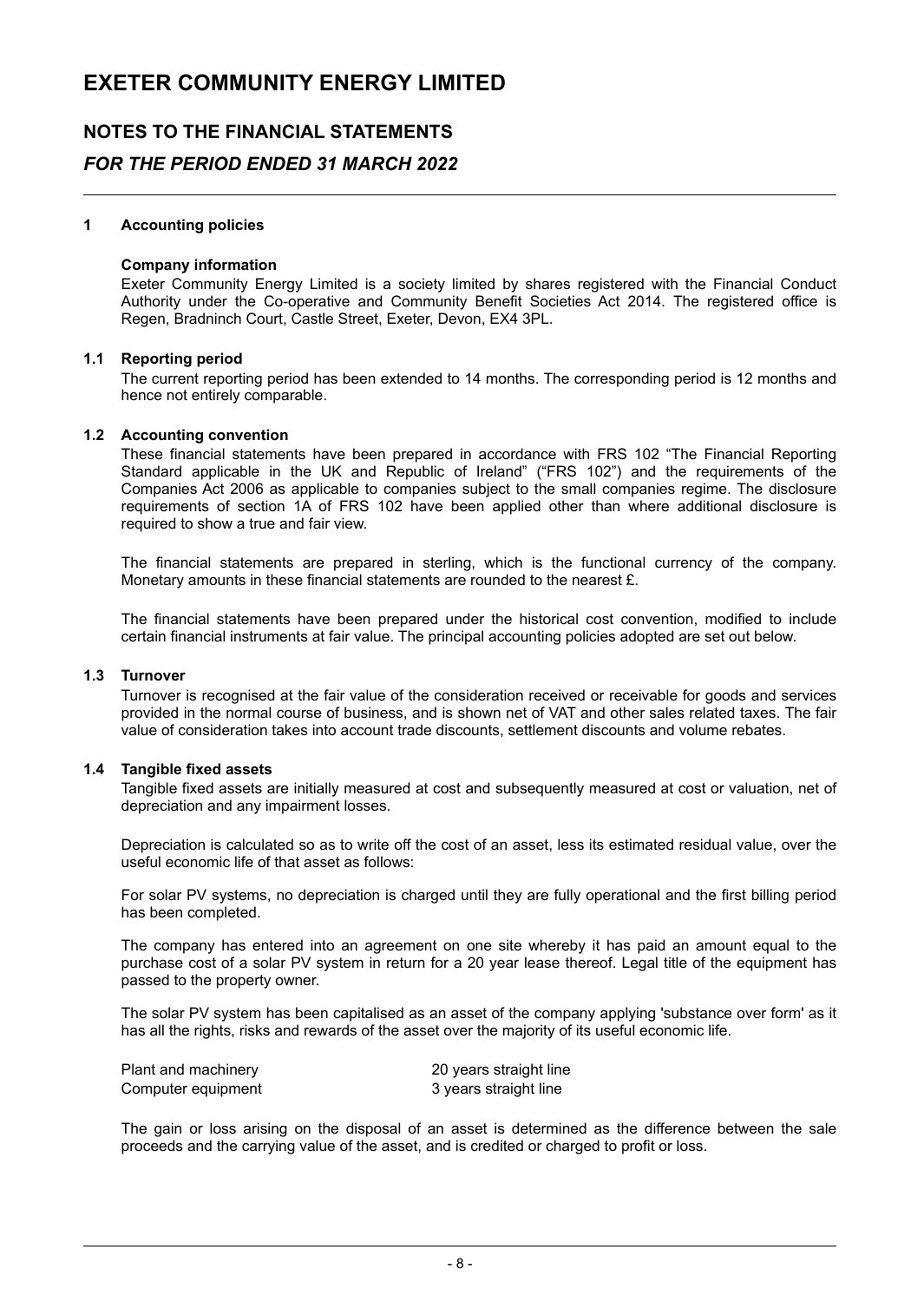# **NOTES TO THE FINANCIAL STATEMENTS (CONTINUED)** *FOR THE PERIOD ENDED 31 MARCH 2022*

#### **1 Accounting policies (Continued)**

#### **1.5 Impairment of fixed assets**

At each reporting period end date, the company reviews the carrying amounts of its tangible assets to determine whether there is any indication that those assets have suffered an impairment loss. If any such indication exists, the recoverable amount of the asset is estimated in order to determine the extent of the impairment loss (if any). Where it is not possible to estimate the recoverable amount of an individual asset, the company estimates the recoverable amount of the cash-generating unit to which the asset belongs.

Recoverable amount is the higher of fair value less costs to sell and value in use. In assessing value in use, the estimated future cash flows are discounted to their present value using a pre-tax discount rate that reflects current market assessments of the time value of money and the risks specific to the asset for which the estimates of future cash flows have not been adjusted.

If the recoverable amount of an asset (or cash-generating unit) is estimated to be less than its carrying amount, the carrying amount of the asset (or cash-generating unit) is reduced to its recoverable amount. An impairment loss is recognised immediately in profit or loss, unless the relevant asset is carried at a revalued amount, in which case the impairment loss is treated as a revaluation decrease.

Recognised impairment losses are reversed if, and only if, the reasons for the impairment loss have ceased to apply. Where an impairment loss subsequently reverses, the carrying amount of the asset (or cash-generating unit) is increased to the revised estimate of its recoverable amount, but so that the increased carrying amount does not exceed the carrying amount that would have been determined had no impairment loss been recognised for the asset (or cash-generating unit) in prior years. A reversal of an impairment loss is recognised immediately in profit or loss, unless the relevant asset is carried at a revalued amount, in which case the reversal of the impairment loss is treated as a revaluation increase.

#### **1.6 Cash and cash equivalents**

Cash and cash equivalents are basic financial assets and include cash in hand, deposits held at call with banks, other short-term liquid investments with original maturities of three months or less, and bank overdrafts. Bank overdrafts are shown within borrowings in current liabilities.

#### **1.7 Financial instruments**

The company has elected to apply the provisions of Section 11 'Basic Financial Instruments' and Section 12 'Other Financial Instruments Issues' of FRS 102 to all of its financial instruments.

Financial instruments are recognised in the company's balance sheet when the company becomes party to the contractual provisions of the instrument.

Financial assets and liabilities are offset, with the net amounts presented in the financial statements, when there is a legally enforceable right to set off the recognised amounts and there is an intention to settle on a net basis or to realise the asset and settle the liability simultaneously.

#### *Basic financial assets*

Basic financial assets, which include debtors and cash and bank balances, are initially measured at transaction price including transaction costs and are subsequently carried at amortised cost using the effective interest method unless the arrangement constitutes a financing transaction, where the transaction is measured at the present value of the future receipts discounted at a market rate of interest. Financial assets classified as receivable within one year are not amortised.

#### *Classification of financial liabilities*

Financial liabilities and equity instruments are classified according to the substance of the contractual arrangements entered into. An equity instrument is any contract that evidences a residual interest in the assets of the company after deducting all of its liabilities.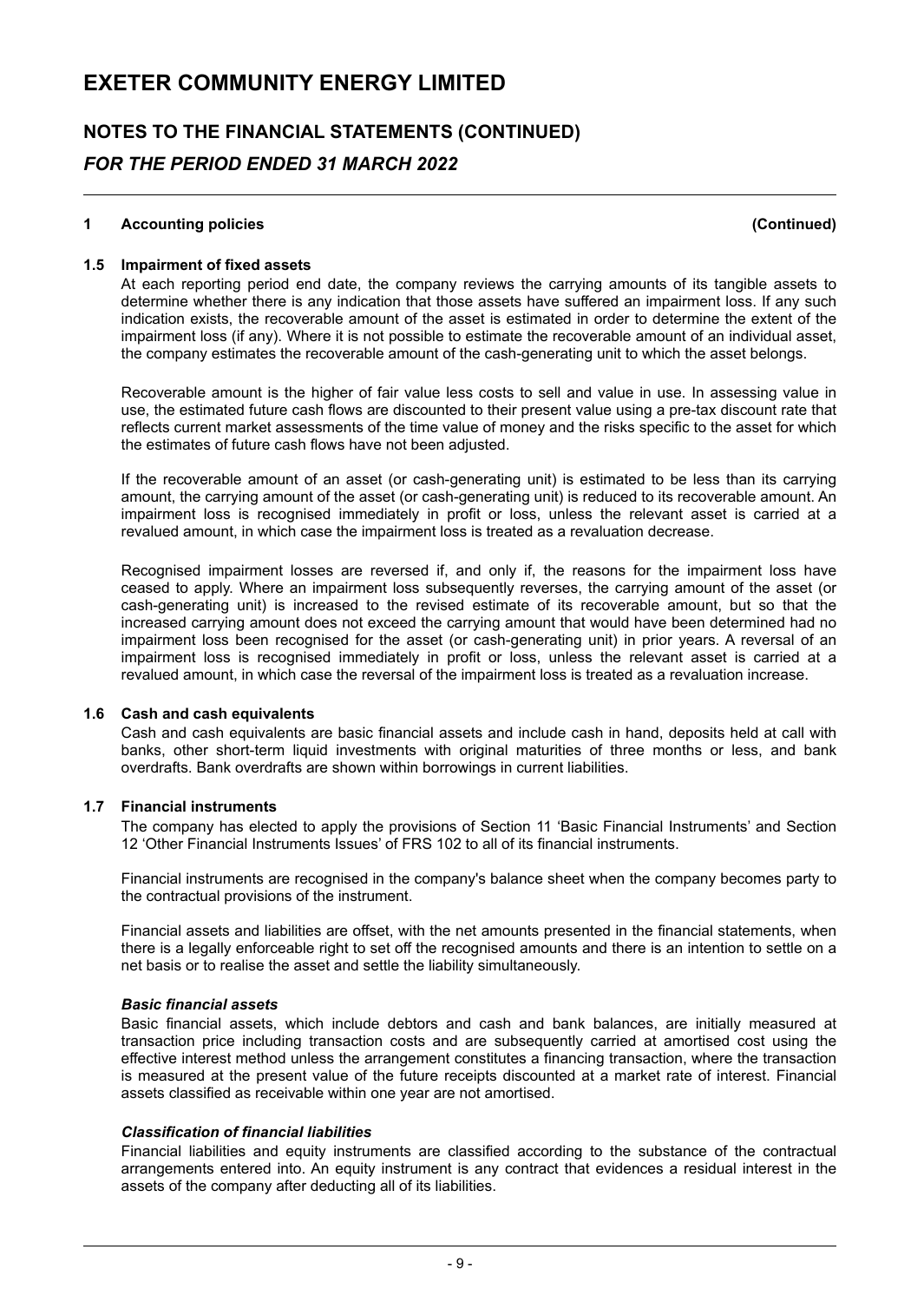# **NOTES TO THE FINANCIAL STATEMENTS (CONTINUED)** *FOR THE PERIOD ENDED 31 MARCH 2022*

#### **1 Accounting policies (Continued)**

#### *Basic financial liabilities*

Basic financial liabilities, including creditors, bank loans are initially recognised at transaction price unless the arrangement constitutes a financing transaction, where the debt instrument is measured at the present value of the future payments discounted at a market rate of interest. Financial liabilities classified as payable within one year are not amortised.

Debt instruments are subsequently carried at amortised cost, using the effective interest rate method.

Trade creditors are obligations to pay for goods or services that have been acquired in the ordinary course of business from suppliers. Amounts payable are classified as current liabilities if payment is due within one year or less. If not, they are presented as non-current liabilities. Trade creditors are recognised initially at transaction price and subsequently measured at amortised cost using the effective interest method.

#### **1.8 Equity instruments**

Equity instruments issued by the company are recorded at the proceeds received, net of direct issue costs.

#### **1.9 Employee benefits**

The costs of short-term employee benefits are recognised as a liability and an expense, unless those costs are required to be recognised as part of the cost of stock or fixed assets.

The cost of any unused holiday entitlement is recognised in the period in which the employee's services are received.

Termination benefits are recognised immediately as an expense when the company is demonstrably committed to terminate the employment of an employee or to provide termination benefits.

#### **1.10 Government grants**

Government grants are recognised at the fair value of the asset received or receivable when there is reasonable assurance that the grant conditions will be met and the grants will be received.

A grant that specifies performance conditions is recognised in income when the performance conditions are met. Where a grant does not specify performance conditions it is recognised in income when the proceeds are received or receivable. A grant received before the recognition criteria are satisfied is recognised as a liability.

#### **1.11 Foreign exchange**

Transactions in currencies other than pounds sterling are recorded at the rates of exchange prevailing at the dates of the transactions. At each reporting end date, monetary assets and liabilities that are denominated in foreign currencies are retranslated at the rates prevailing on the reporting end date. Gains and losses arising on translation in the period are included in profit or loss.

#### **2 Judgements and key sources of estimation uncertainty**

In the application of the company's accounting policies, the directors are required to make judgements, estimates and assumptions about the carrying amount of assets and liabilities that are not readily apparent from other sources. The estimates and associated assumptions are based on historical experience and other factors that are considered to be relevant. Actual results may differ from these estimates.

The estimates and underlying assumptions are reviewed on an ongoing basis. Revisions to accounting estimates are recognised in the period in which the estimate is revised where the revision affects only that period, or in the period of the revision and future periods where the revision affects both current and future periods.

#### **3 Taxation**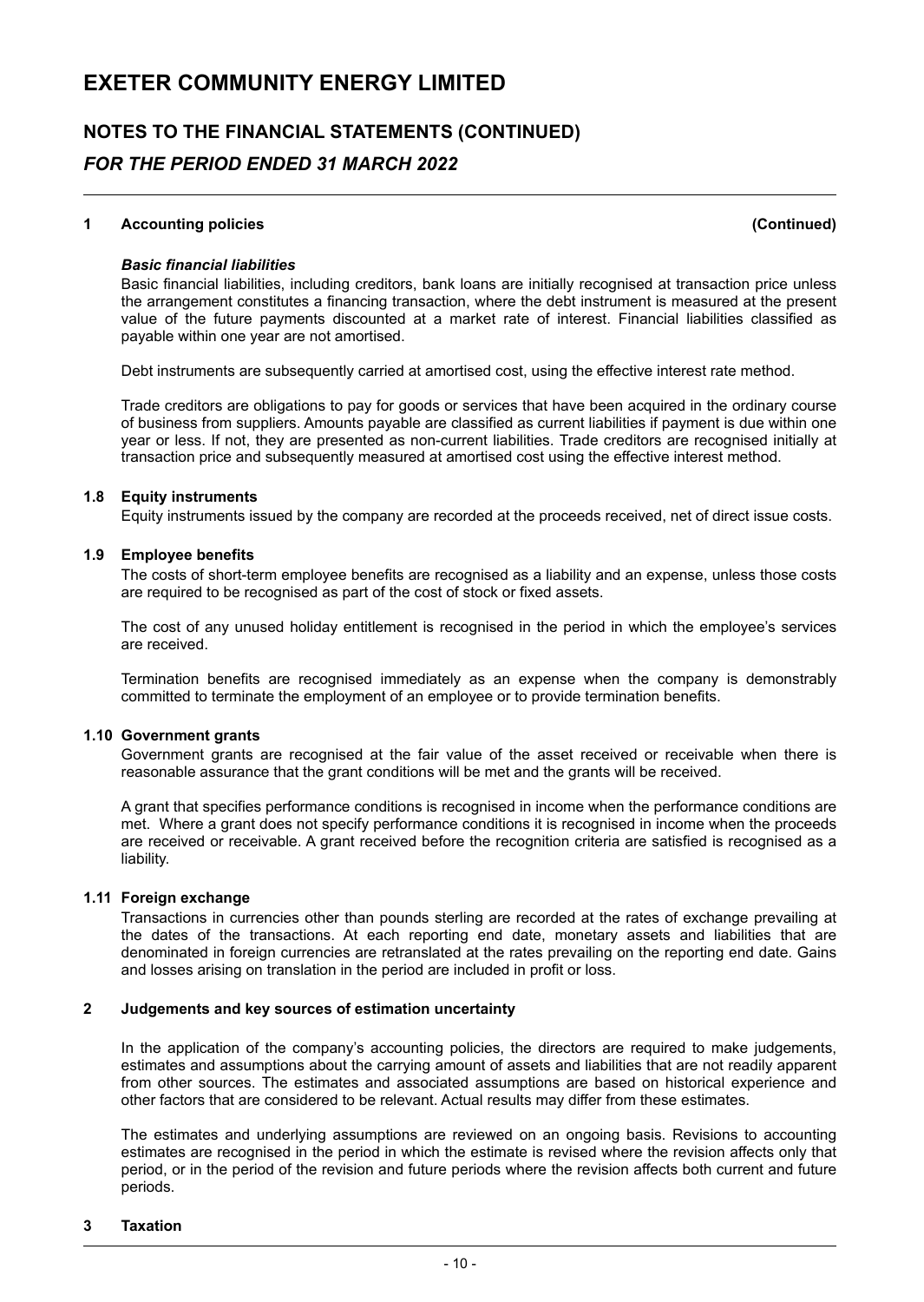# **NOTES TO THE FINANCIAL STATEMENTS (CONTINUED)** *FOR THE PERIOD ENDED 31 MARCH 2022*

#### **3 Taxation (Continued)**

The company has estimated losses of £272,795 (2021: £309,828) available for carry forward against future trading profits.

On the basis of these financial statements, no provision has been made for corporation tax (2021: none).

#### **4 Tangible fixed assets**

|   |                                      | <b>Plant and</b><br>machinery | Computer<br>equipment | <b>Total</b> |
|---|--------------------------------------|-------------------------------|-----------------------|--------------|
|   |                                      | £                             | £                     | £            |
|   | Cost                                 |                               |                       |              |
|   | At 1 February 2021                   | 475,801                       |                       | 475,801      |
|   | Additions                            |                               | 1,689                 | 1,689        |
|   | At 31 March 2022                     | 475,801                       | 1,689                 | 477,490      |
|   | <b>Depreciation and impairment</b>   |                               |                       |              |
|   | At 1 February 2021                   | 100,744                       |                       | 100,744      |
|   | Depreciation charged in the period   | 27,755                        | 288                   | 28,043       |
|   | At 31 March 2022                     | 128,499                       | 288                   | 128,787      |
|   | <b>Carrying amount</b>               |                               |                       |              |
|   | At 31 March 2022                     | 347,302                       | 1,401                 | 348,703      |
|   | At 31 January 2021                   | 375,057                       |                       | 375,057      |
| 5 | <b>Debtors</b>                       |                               |                       |              |
|   |                                      |                               | 2022                  | 2021         |
|   | Amounts falling due within one year: |                               | £                     | £            |
|   | Trade debtors                        |                               | 31,270                | 12,591       |
|   | Other debtors                        |                               |                       | 50           |
|   | Prepayments and accrued income       |                               | 22,323                | 17,049       |
|   |                                      |                               | 53,593                | 29,690       |
|   |                                      |                               |                       |              |